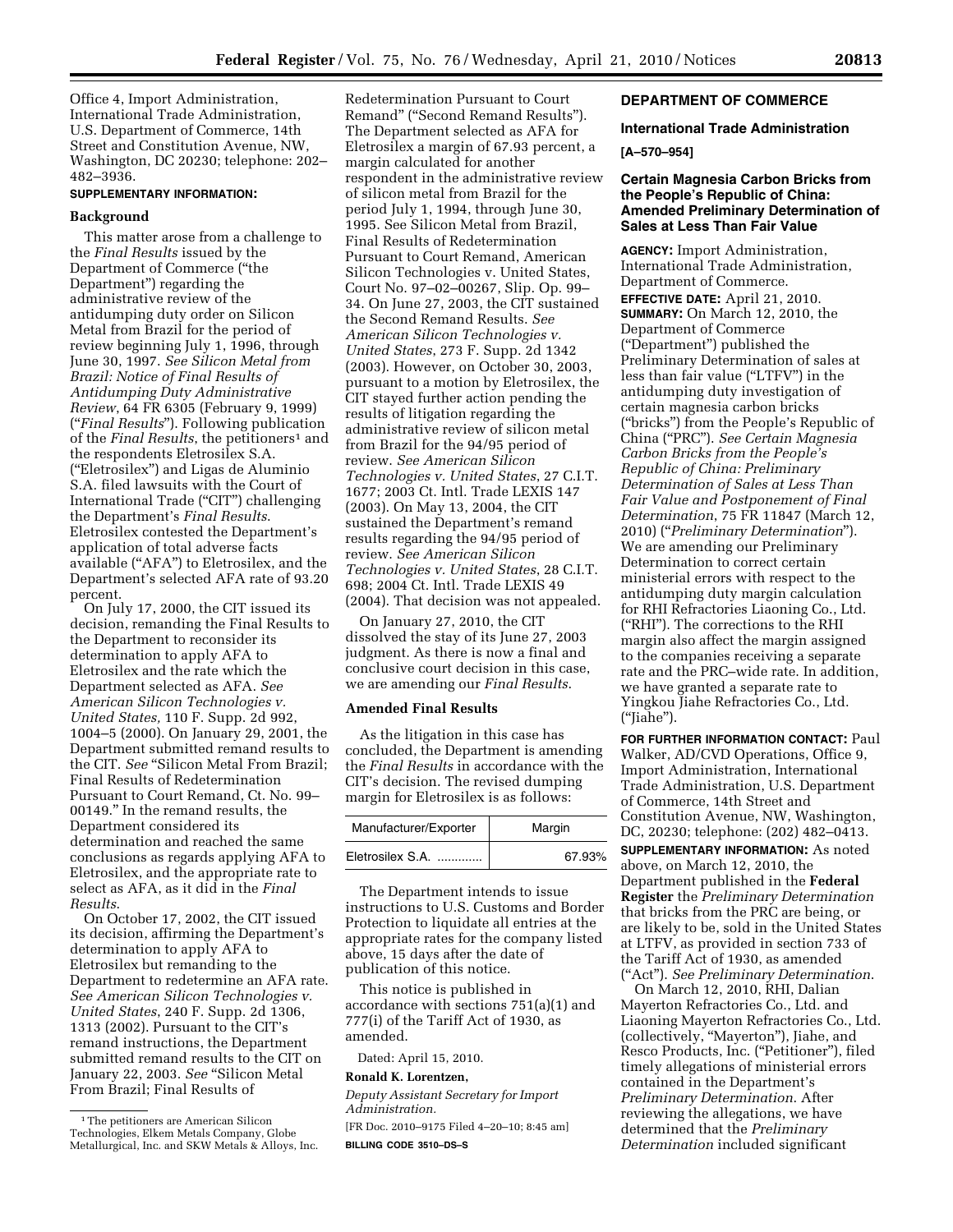ministerial errors. Therefore, in accordance with 19 CFR 351.224(e), we have made changes, as described below, to the *Preliminary Determination*.

### **Period of Investigation**

The period of investigation (''POI'') is January 1, 2009, through June 30, 2009. *See* 19 CFR 351.204(b)(1).

## **Scope of Investigation**

Imports covered by this investigation consist of certain chemically bonded (resin or pitch), magnesia carbon bricks with a magnesia component of at least 70 percent magnesia (''MgO'') by weight, regardless of the source of raw materials for the MgO, with carbon levels ranging from trace amounts to 30 percent by weight, regardless of enhancements, (for example, magnesia carbon bricks can be enhanced with coating, grinding, tar impregnation or coking, high temperature heat treatments, anti–slip treatments or metal casing) and regardless of whether or not anti– oxidants are present (for example, anti– oxidants can be added to the mix from trace amounts to 15 percent by weight as various metals, metal alloys, and metal carbides). Certain magnesia carbon bricks that are the subject of this investigation are currently classifiable under subheadings 6902.10.1000, 6902.10.5000, 6815.91.0000, and 6815.99 of the Harmonized Tariff Schedule of the United States (''HTSUS''). While HTSUS subheadings are provided for convenience and customs purposes, the written description is dispositive.

#### **Significant Ministerial Error**

Pursuant to 19 CFR 351.224(e) and (g)(1), the Department is amending the *Preliminary Determination* to reflect the correction of significant ministerial errors it made in the margin calculations

regarding RHI, and Jiahe, a separate rate applicant. In accordance with 19 CFR 351.224(e), we are correcting significant ministerial errors in the *Preliminary Determination*. A ministerial error is defined as errors in addition, subtraction, or other arithmetic function, clerical error resulting from inaccurate copying, duplication, or the like, and any other similar type of unintentional error which the Secretary considers ministerial. *See* section 735(e) of the Act. A significant ministerial error is defined as a ministerial error, the correction of which, singly or in combination with other errors, would result in (1) a change of at least five absolute percentage points in, but not less than 25 percent of, the weighted– average dumping margin calculated in the original (erroneous) preliminary determination, or (2) a difference between a weighted–average dumping margin of zero or *de minimis* and a weighted–average dumping margin of greater than *de minimis* or vice versa. *See* 19 CFR 351.224(g). As a result of this amended preliminary determination, we have revised the antidumping rate for RHI and added Jiahe to the list of exporters that received a separate rate. In addition, we have revised the separate rate based on RHI's revised dumping margin. *See* the ''Amended Preliminary Determination'' section below. Moreover, we have revised the PRC–wide rate based on RHI's revised dumping margin. *Id.; see also* Memorandum to the File, through Scot T. Fullerton, Program Manager, Office 9, from Paul Walker, Case Analyst, ''Investigation of Magnesia Carbon Bricks from the People's Republic of China: Corroboration of the PRC–wide Rate for the Amended Preliminary Determination,'' dated concurrently with this notice.

## **Ministerial Error Allegations**

On March 12, 2010, Jiahe, a separate rate applicant, submitted a ministerial error allegation claiming that the Department did not name it in the *Preliminary Determination* as one of the exporters receiving a separate rate. On March 12, 2010, Mayerton and RHI submitted ministerial error allegations with respect to their preliminary margin calculations, relating to certain conversion errors and movement expenses. On March 18, 2010, the Petitioner submitted rebuttal comments to RHI's ministerial error allegations. The Department has reviewed its preliminary calculations and agrees that certain errors which the parties alleged are significant ministerial errors within the meaning of 19 CFR 351.224(g). *See*  Memorandum to James Doyle, Office Director, Office 9, through Scot T. Fullerton, Program Manager, Office 9, from Paul Walker, Senior Case Analyst, ''Investigation of Magnesia Carbon Bricks from the People's Republic of China: Ministerial Error Memorandum,'' dated concurrently with this notice, for a discussion of the ministerial error allegations. *See* Appendix I for a list of the ministerial error allegations.

The collection of bonds or cash deposits and suspension of liquidation will be revised accordingly and parties will be notified of this determination, in accordance with section 733(d) and (f) of the Act.

# **Amended Preliminary Determination**

As a result of our correction of significant ministerial errors in the *Preliminary Determination*, we have determined that the following weighted–average dumping margins apply:

| Exporter                                         | Producer                                      | Weighted-Average<br>Margin |
|--------------------------------------------------|-----------------------------------------------|----------------------------|
|                                                  | RHI Refractories Liaoning Co., Ltd.           | 129.17                     |
|                                                  | Liaoning Mayerton Refractories Co., Ltd.      | 132.74                     |
|                                                  | Dalian Mayerton Refractories Co., Ltd.        | 132.74                     |
|                                                  | Dashiqiao City Guancheng Refractor Co., Ltd.  | 130.96                     |
| Fengchi Imp. And Exp. Co., Ltd. Of Haicheng City | Fengchi Refractories Co., of Haicheng City    | 130.96                     |
|                                                  | Jiangsu Sujia Group New Materials Co. Ltd.    | 130.96                     |
|                                                  | Liaoning Fucheng Refractories Group Co., Ltd. | 130.96                     |
|                                                  | Liaoning Fucheng Special Refractory Co., Ltd. | 130.96                     |
|                                                  | Liaoning Jiayi Metals & Minerals Co., Ltd.    | 130.96                     |
|                                                  | Yingkou Bayuguan Refractories Co., Ltd.       | 130.96                     |
|                                                  | Yingkou Dalmond Refractories Co., Ltd.        | 130.96                     |
|                                                  | Yingkou Guangyang Co., Ltd.                   | 130.96                     |
|                                                  | Yingkou Jiahe Refractories Co., Ltd.          | 130.96                     |
|                                                  | Yingkou Kyushu Refractories Co, Ltd.          | 130.96                     |
|                                                  | Yingkou New Century Refractories Ltd.         | 130.96                     |
|                                                  | Yingkou Wonjin Refractory Material Co., Ltd.  | 130.96                     |
|                                                  |                                               | 236.00                     |